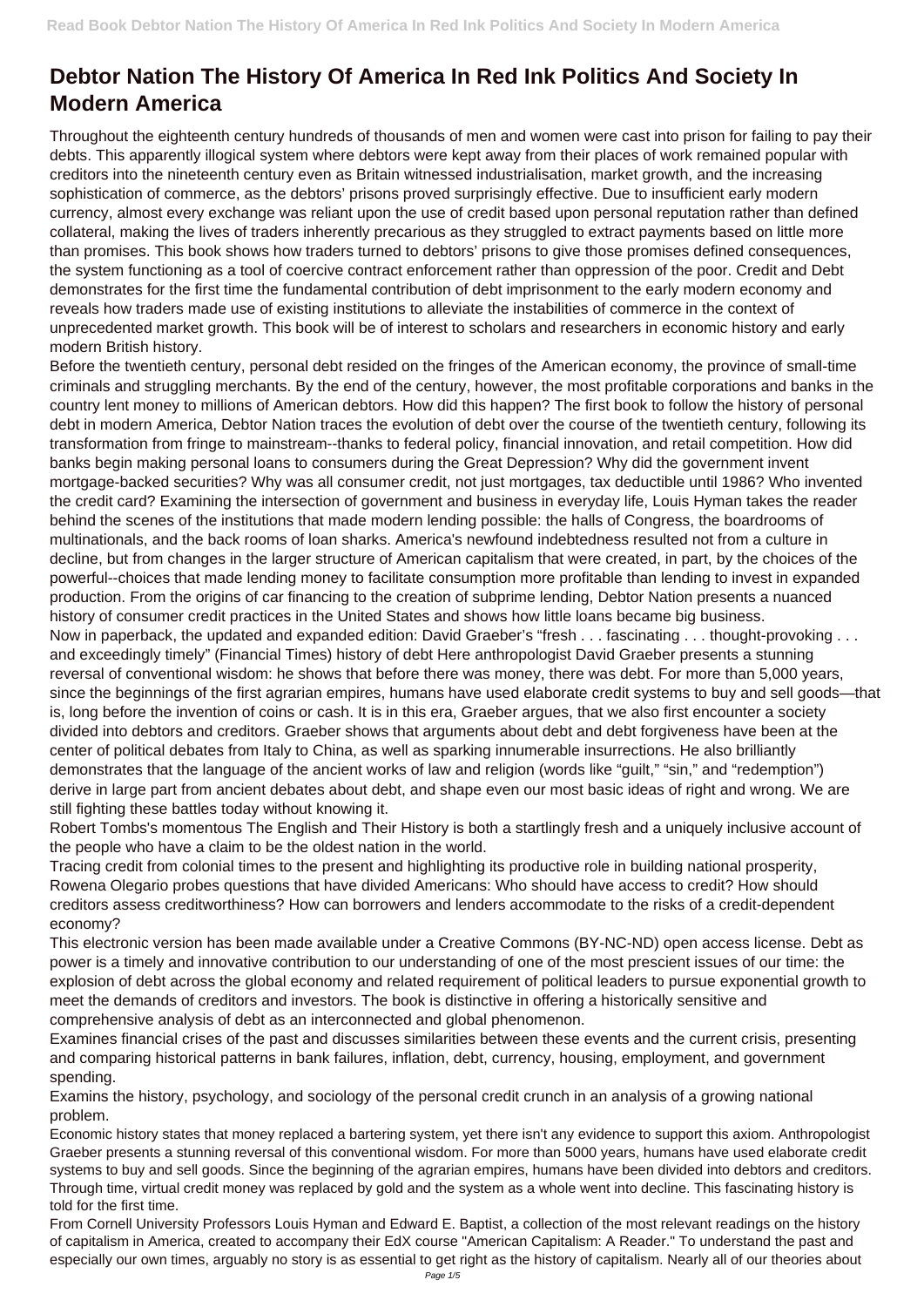promoting progress come from how we interpret the economic changes of the last 500 years. This past decade's crises continue to remind us just how much capitalism changes, even as basic features like wage labor, financial markets, private property, and entrepreneurs endure. While capitalism has a global history, the United States plays a special role in that story. "American Capitalism: A Reader" will help you to understand how the United States became the world's leading economic power, while revealing essential lessons about what has been and what will be possible in capitalism's ongoing revolution. Combining a wealth of essential readings, introductions by Professors Baptist and Hyman, and questions to help guide readers through the materials and broader subject, this course reader will prepare students to think critically about the history of capitalism in America. A clear, authoritative guide to the crisis of 2008, its continuing repercussions, and the needed reforms ahead. The U.S. economy lost the first decade of the twenty-first century to an ill-conceived boom and subsequent bust. It is in danger of losing another decade to the stagnation of an incomplete recovery. How did this happen? Read this lucid explanation of the origins and long-term effects of the recent financial crisis, drawn in historical and comparative perspective by two leading political economists. By 2008 the United States had become the biggest international borrower in world history, with more than two-thirds of its \$6 trillion federal debt in foreign hands. The proportion of foreign loans to the size of the economy put the United States in league with Mexico, Indonesia, and other third-world debtor nations. The massive inflow of foreign funds financed the booms in housing prices and consumer spending that fueled the economy until the collapse of late 2008. This was the most serious international economic crisis since the Great Depression of the 1930s. Menzie Chinn and Jeffry Frieden explain the political and economic roots of this crisis as well as its long-term effects. They explore the political strategies behind the Bush administration's policy of funding massive deficits with foreign borrowing. They show that the crisis was foreseen by many and was avoidable through appropriate policy measures. They examine the continuing impact of our huge debt on the continuing slow recovery from the recession. Lost Decades will long be regarded as the standard account of the crisis and its aftermath.

How have the most influential political economists of the past three centuries theorized about sovereign borrowing and shaped its now widespread use? That important question receives a comprehensive answer in this original work, featuring careful textual analysis and illuminating exhibits of public debt empirics since 1700. Beyond its value as a definitive, authoritative history of thought on public debt, this book rehabilitates and reintroduces a realist perspective into a contemporary debate now heavily dominated by pessimists and optimists alike.

Historically, national security includes the strength of our nation's infrastructure, the foundation upon which the continuous growth of our society depends. This includes our strong societal and moral codes, the rule of law, stable government, social, political, and economic institutions, and leadership. Also included are our nation's schools and educational programs to ensure a knowledgeable citizenry and lifelong learning-a must for a democracy. Our nation's strength also requires investments in science, engineering, research and development, and technological leadership. We cannot be strong without a viable way to power our cities, feed ourselves, and move from one place to another. Most of all, a strong economy is an essential ingredient of a global superpower. Without it, we will lose our superpower status, and quickly. National security must include a healthy market-based economy, with a strong base of globally competitive products and services that produce jobs. This economy must include sound government policies to promote responsible choices and reduce our debt, and grand strategies for energy and environmental sustainability, science and technology leadership (at least in some areas), human capital capabilities, manufacturing, and the industrial base. And these are not the only components. National security goes to the very core of how we define who we are as a people and a free society. It concerns how we view our world responsibilities. Economic security is a major element of national security, even as borders are less important than ever. No matter how we look at national security, there can be no question of the need to include the economic viability of our nation. Without capital, there is no business; without business, there is no profit; without profit, there are no jobs. And without jobs, there are no taxes, and there is no military capability. The viability of a nation's industrial infrastructure, which provides jobs for its people, creates and distributes wealth, and leverages profits, is essential. Without jobs, the quality of peoples' lives deteriorates to a point where society itself can disintegrate. It can also lead to strife on many different levels. As a nation, we need to find a strategy to deal with this, and we will discuss the ideas of expeditionary economics. But

Bankruptcy in America, in stark contrast to its status in most other countries, typically signifies not a debtor's last gasp but an opportunity to catch one's breath and recoup. Why has the nation's legal system evolved to allow both corporate and individual debtors greater control over their fate than imaginable elsewhere? Masterfully probing the political dynamics behind this question, David Skeel here provides the first complete account of the remarkable journey American bankruptcy law has taken from its beginnings in 1800, when Congress lifted the country's first bankruptcy code right out of English law, to the present day. Skeel shows that the confluence of three forces that emerged over many years--an organized creditor lobby, pro-debtor ideological currents, and an increasingly powerful bankruptcy bar--explains the distinctive contours of American bankruptcy law. Their interplay, he argues in clear, inviting prose, has seen efforts to legislate bankruptcy become a compelling battle royale between bankers and lawyers--one in which the bankers recently seem to have gained the upper hand. Skeel demonstrates, for example, that a fiercely divided bankruptcy commission and the 1994 Republican takeover of Congress have yielded the recent, ideologically charged battles over consumer bankruptcy. The uniqueness of American bankruptcy has often been noted, but it has never been explained. As different as twenty-first century America is from the horse-and-buggy era origins of our bankruptcy laws, Skeel shows that the same political factors continue to shape our unique response to financial distress.

"A compelling explanation of the deep-seated mechanisms at work in the international credit system" from the coauthor of Debt, the IMF, and the World Bank (Counterfire). For as long as there have been rich nations and poor nations, debt has been a powerful force for maintaining the unequal relations between them. Treated as sacrosanct, immutable, and eternally binding, it has become the yoke of choice for imperial powers in the post-colonial world to enforce their subservience over the global south. In this ground-breaking history, renowned economist Éric Toussaint argues for a radical reversal of this balance of accounts through the repudiation of sovereign debt. "Since 2008 CADTM has campaigned for 'a new doctrine of illegitimate, illegal, odious, and unsustainable debt' cancellation. This doctrine includes considerations of whether the debtor state is democratic, whether it respects human rights, whether the debt is incurred within the framework of 'structural adjustments' (enforced austerity), and includes all debts incurred to pay back previous odious debts. On grounds of global social justice, The Debt System makes a strong case for this new doctrine." —Against the Current "This work has much to commend it; it provides detailed analyses of the impact of indebtedness in several nations . . . The author shows that, contrary to orthodox arguments, debt repudiation can be both justified and successfully carried out. I recommend the book wholeheartedly." —Counterfire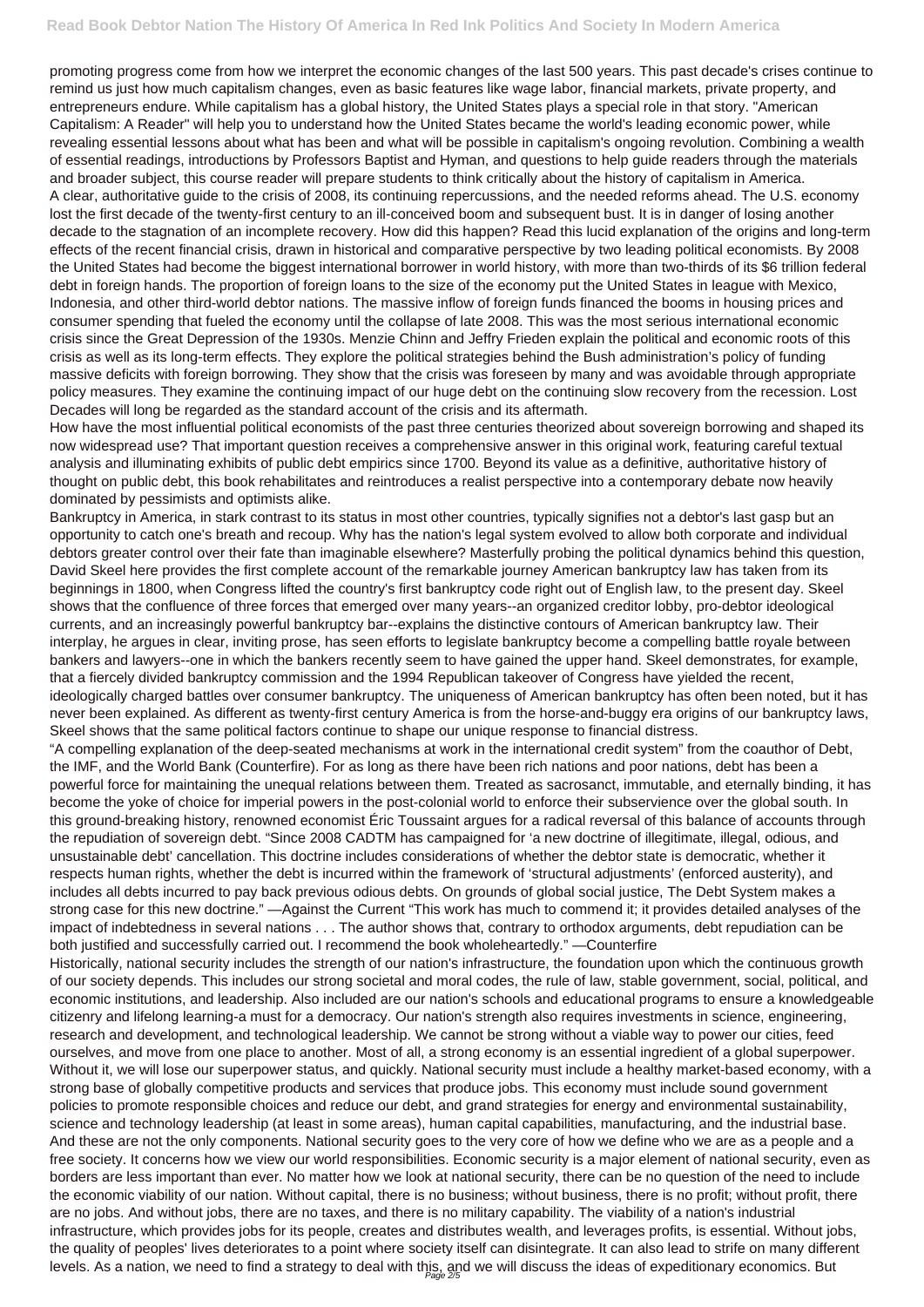poverty is not only a problem in Third World countries. It can occur at home, too-especially during a deep recession. No community, local or global, can sustain indefinitely whole populations of "haves" and "have nots." And that gap is now growing within the United States. There is no question that a part of the infrastructure of a nation must include a sound economy. It was the relative deterioration of the Japanese and German economies that led those nations into World War II. Poverty around the world is a global systemic issue that frequently can and does lead to political instability. But we cannot help others if we cannot help ourselves, and our current economic crisis is a warning. National security is societal, political, and economic strength. In today's world, national security for a superpower is meaningless without a strong military capability as well. The sovereignty and security of the United States, and the protection of its citizens and property around the world, remain the bedrock of national security. The execution of U.S. national security strategy is conducted in a highly volatile global environment characterized by quantum changes in technology; unprecedented social, economic, and political interdependencies; broadened opportunities to foster democratic principles; and allegiances and alliances frequently founded on interests other than traditional nationalism. Understanding the complex systems nature of national security and why the economy is a part of the equation is crucial. National Defense University. Welcome to Panhandler Nation, otherwise known as the United States of America, the greatest debtor nation in history, ironically home to the most effective beggars imaginable. Thank you Sir, your guilt is appreciated...

Explores debt as a central historical component of religion, literature, and societal structure, while examining the idea of humanity's debt to the natural world.

Paul Kennedy's classic naval history, now updated with a new introduction by the author This acclaimed book traces Britain's rise and fall as a sea power from the Tudors to the present day. Challenging the traditional view that the British are natural 'sons of the waves', he suggests instead that the country's fortunes as a significant maritime force have always been bound up with its economic growth. In doing so, he contributes significantly to the centuries-long debate between 'continental' and 'maritime' schools of strategy over Britain's policy in times of war. Setting British naval history within a framework of national, international, economic, political and strategic considerations, he offers a fresh approach to one of the central questions in British history. A new introduction extends his analysis into the twenty-first century and reflects on current American and Chinese ambitions for naval mastery. 'Excellent and stimulating' Correlli Barnett 'The first scholar to have set the sweep of British Naval history against the background of economic history' Michael Howard, Sunday Times 'By far the best study that has ever been done on the subject ... a sparkling and apt quotation on practically every page' Daniel A. Baugh, International History Review 'The best single-volume study of Britain and her naval past now available to us' Jon Sumida, Journal of Modern History

At the height of the Great Depression a number of leading U.S. economists advanced a proposal for monetary reform that became known as the Chicago Plan. It envisaged the separation of the monetary and credit functions of the banking system, by requiring 100% reserve backing for deposits. Irving Fisher (1936) claimed the following advantages for this plan: (1) Much better control of a major source of business cycle fluctuations, sudden increases and contractions of bank credit and of the supply of bank-created money. (2) Complete elimination of bank runs. (3) Dramatic reduction of the (net) public debt. (4) Dramatic reduction of private debt, as money creation no longer requires simultaneous debt creation. We study these claims by embedding a comprehensive and carefully calibrated model of the banking system in a DSGE model of the U.S. economy. We find support for all four of Fisher's claims. Furthermore, output gains approach 10 percent, and steady state inflation can drop to zero without posing problems for the conduct of monetary policy.

One of our foremost economic thinkers challenges a cherished tenet of today's financial orthodoxy: that spending less, refusing to forgive debt, and shrinking government—"austerity"—is the solution to a persisting economic crisis like ours or Europe's, now in its fifth year. Since the collapse of September 2008, the conversation about economic recovery has centered on the question of debt: whether we have too much of it, whose debt to forgive, and how to cut the deficit. These questions dominated the sound bites of the 2012 U.S. presidential election, the fiscal-cliff debates, and the perverse policies of the European Union. Robert Kuttner makes the most powerful argument to date that these are the wrong questions and that austerity is the wrong answer. Blending economics with historical contrasts of effective debt relief and punitive debt enforcement, he makes clear that universal belt-tightening, as a prescription for recession, defies economic logic. And while the public debt gets most of the attention, it is private debts that crashed the economy and are sandbagging the recovery—mortgages, student loans, consumer borrowing to make up for lagging wages, speculative shortfalls incurred by banks. As Kuttner observes, corporations get to use bankruptcy to walk away from debts. Homeowners and small nations don't. Thus, we need more public borrowing and investment to revive a depressed economy, and more forgiveness and reform of the overhang of past debts. In making his case, Kuttner uncovers the double standards in the politics of debt, from Robinson Crusoe author Daniel Defoe's campaign for debt forgiveness in the seventeenth century to the two world wars and Bretton Woods. Just as debtors' prisons once prevented individuals from surmounting their debts and resuming productive life, austerity measures shackle, rather than restore, economic growth—as the weight of past debt crushes the economy's future potential. Above all, Kuttner shows how austerity serves only the interest of creditors—the very bankers and financial elites whose actions precipitated the collapse. Lucid, authoritative, provocative—a book that will shape the economic conversation and the search for new solutions.

In this lively history of consumer debt in America, economic historian Louis Hyman demonstrates that today's problems are not as new as we think. Borrow examines how the rise of consumer borrowing—virtually unknown before the twentieth century—has altered our culture and economy. Starting in the years before the Great Depression, increased access to money raised living standards but also introduced unforeseen risks. As lending grew more and more profitable, it displaced funds available for business borrowing, setting our economy on an

unsustainable course. Told through the vivid stories of individuals and institutions affected by these changes, Borrow charts the collision of commerce and culture in twentieth-century America, giving an historical perspective on what is new—and what is not—in today's economic turmoil. A Paperback Original

Once there was a golden age of American thrift, when citizens lived sensibly within their means and worked hard to stay out of debt. The growing availability of credit in this century, however, has brought those days to an end--undermining traditional moral virtues such as prudence, diligence, and the delay of gratification while encouraging reckless consumerism. Or so we commonly believe. In this engaging and thought-provoking book, Lendol Calder shows that this conception of the past is in fact a myth. Calder presents the first book-length social and cultural history of the rise of consumer credit in America. He focuses on the years between 1890 and 1940, when the legal, institutional, and moral bases of today's consumer credit were established, and in an epilogue takes the story up to the present. He draws on a wide variety of sources--including personal diaries and letters, government and business records, newspapers, advertisements, movies, and the words of such figures as Benjamin Franklin, Mark Twain, and P. T. Barnum--to show that debt has always been with us. He vigorously challenges the idea that consumer credit has eroded traditional values. Instead, he argues, monthly payments have imposed strict, externally reinforced disciplines on consumers, making the culture of consumption less a playground for hedonists than an extension of what Max Weber called the "iron cage" of disciplined rationality and hard work. Throughout, Calder keeps in clear view the human face of credit relations. He re-creates the Dickensian world of nineteenth-century pawnbrokers, takes us into the dingy backstairs offices of loan sharks, into small-town shops and New York department stores, and explains who resorted to which types of credit and why. He also traces the evolving moral status of consumer credit, showing how it changed from a widespread but morally dubious practice into an almost universal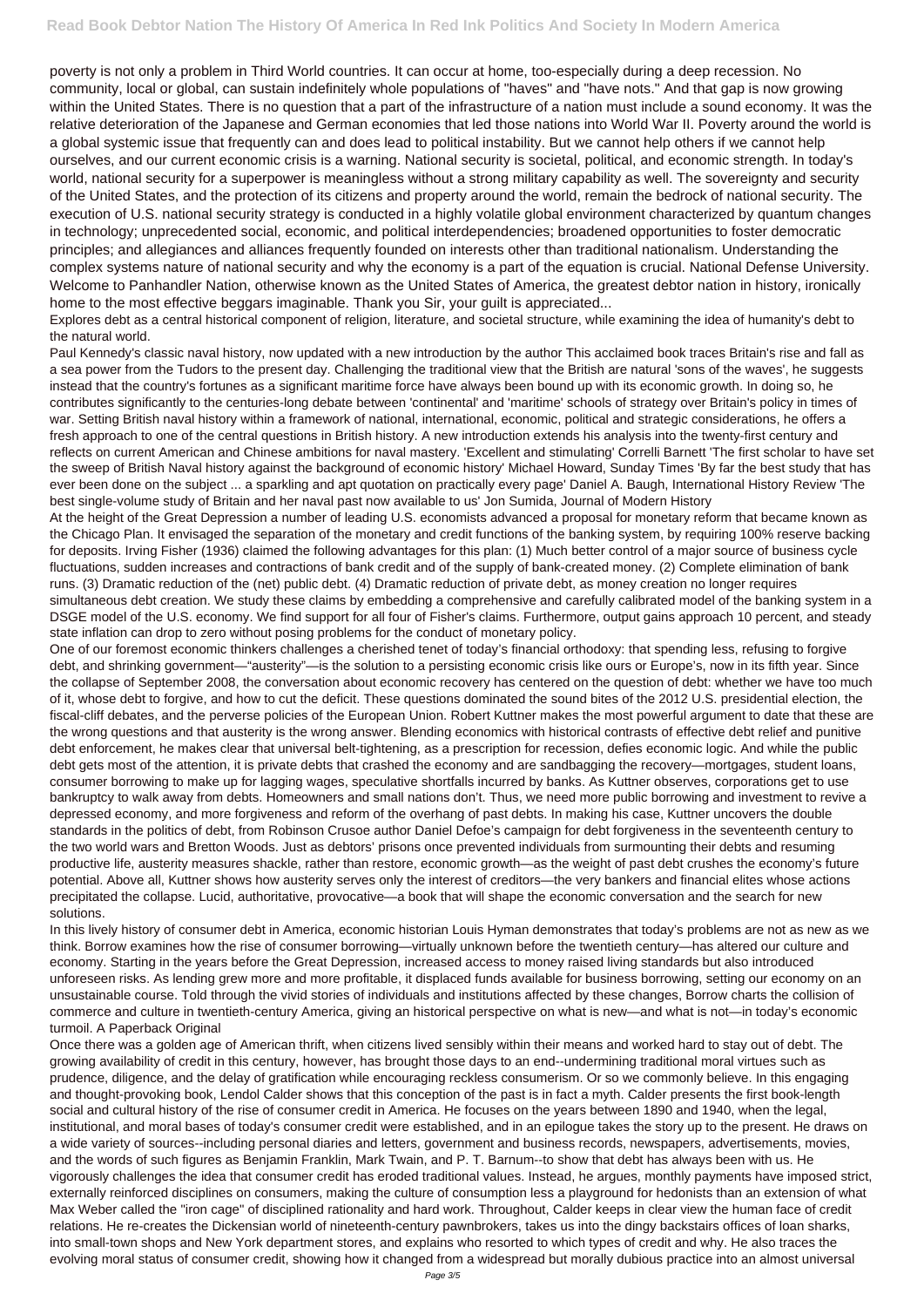and generally accepted practice by World War II. Combining clear, rigorous arguments with a colorful, narrative style, Financing the American Dream will attract a wide range of academic and general readers and change how we understand one of the most important and overlooked aspects of American social and economic life.

Since the 1890s, people on the lowest rungs of the economic ladder in the U.S. have paid the highest price for credit. Anne Fleming tells how each generation has tackled the problem of fringe finance and its regulation. Her detailed work contributes to the broader, ongoing debate about the meaning of justice within capitalistic societies.

A controversial look at the end of globalization and what it means for prosperity, peace, and the global economic order Globalization, long considered the best route to economic prosperity, is not inevitable. An approach built on the principles of free trade and, since the 1980s, open capital markets, is beginning to fracture. With disappointing growth rates across the Western world, nations are no longer willing to sacrifice national interests for global growth; nor are their leaders able—or willing—to sell the idea of pursuing a global agenda of prosperity to their citizens. Combining historical analysis with current affairs, economist Stephen D. King provides a provocative and engaging account of why globalization is being rejected, what a world ruled by rival states with conflicting aims might look like, and how the pursuit of nationalist agendas could result in a race to the bottom. King argues that a rejection of globalization and a return to "autarky" will risk economic and political conflict, and he uses lessons from history to gauge how best to avoid the worst possible outcomes.

The United States has enjoyed unequaled and unrivaled prosperity for decades with seemingly no end in sight. But in the fall of 2008 a curtain briefly opened during the financial crisis, and the world saw for the first time the insiders behind the Wall Street Machine: investment bankers betting the house with your money, politicians looking out after financial insiders, and an economy built on an abyss of bad debt. The 2008 financial crisis also revealed the real growth engine behind the U.S. economy. The prosperity of America over the past forty years was not built on the solid ground of production and savings, which made the U.S. dollar the world's reserve currency, but on debt, consumption, and the unprecedented expansion of credit. During this time, the United States transitioned from the world's largest creditor nation to the world's largest debtor nation. This economic anomaly of holding the world's reserve currency as the largest debtor nation has allowed the United States keep spending for imports, taxpayer benefits, bank bailouts, a series of wars, and insider payments while maintaining the illusion of wealth and prosperity. But all of that is about to change. Now, with its production base offshored and an economy dependent on debt and consumption, the U.S. is entering the early stages of an even greater financial storm. This book will show you the truth about the U.S. economy, the dollar, and how to prepare and even prosper in the coming economic collapse.

The untold history of the surprising origins of the "gig economy" --how deliberate decisions made by consultants and CEOs in the 50s and 60s upended the stability of the workplace and the lives of millions of working men and women in postwar America. Every working person in America today asks the same question: how secure is my job? In postwar America, business and government leaders embraced a vision of a workforce rooted in stability, and the "bottom line" was about minimizing risk, not maximizing profit or shareholder value. Over the last fifty years, job security has cratered as the postwar institutions that insulated us from volatility--big unions, big corporations, powerful regulators--have been swept aside by a fervent belief in the market. In Temp, Louis Hyman explains the real origins of the gig economy: it was created not by accident, but by choice. A series of deliberate decisions by consultants and CEOs made as early as the 1950s -- long before the digital revolution -- upended the longstanding understanding of what a corporation, factory, or shop was meant to do. Temp tells the story of the unmaking of American work through the experiences of those on the inside: consultants and executives, and the temporary (and often invisible) data processors, line workers and migrant laborers. Drawing on the archives from companies such as Apple, HP, McKinsey & Company, and Manpower, Hyman shows how these firms helped corporations trade long-term stability for short-term profits. Temp also offers concrete ideas to restoring balance between prosperity and stability. Uber is not the cause of insecurity and inequality in our country, and neither is the rest of the gig economy. The answer goes deeper than apps, further back than outsourcing and downsizing, and contests the most essential assumptions we have about how our businesses should work. As we make choices about the future, we need to understand our past.

Mira Wilkins, the foremost authority on foreign investment in the United States, continues her magisterial history in a work covering the critical years 1914-1945. Wilkins includes all long-term inward foreign investments, both portfolio (by individuals and institutions) and direct (by multinationals), across such enterprises as chemicals and pharmaceuticals, textiles, insurance, banks and mortgage providers, other service sector companies, and mining and oil industries. She traces the complex course of inward investments, presents the experiences of the investors, and examines the political and economic conditions, particularly the range of public policies, that affected foreign investments. She also offers valuable discussions on the intricate cross-investments of inward and outward involvements and the legal precedents that had long-term consequences on foreign investment. At the start of World War I, the United States was a debtor nation. By the end of World War II, it was a creditor nation with the strongest economy in the world. Integrating economic, business, technological, legal, and diplomatic history, this comprehensive study is essential to understanding the internationalization of the American economy, as well as broader global trends.

Bankruptcy in America is a booming business, with hundreds of thousands of ordinary Americans filing for bankruptcy each year. Is this dramatic growth a result of mushrooming debt or does it reflect a moral decline that permits the middle class to evade their debts? As We Forgive Our Debtors addresses these questions with hard empirical data drawn from bankruptcy court filings. The authors of this multidisciplinary study describe the law and the statistics in clear, nontechnical language, combining a thorough statistical description of the social and economic position of consumer bankrupts with human portraits of the debtors and creditors whose journeys have ended in bankruptcy court. Book jacket.

## Debtor NationThe History of America in Red InkPrinceton University Press

The practice of charging interest on loans has been controversial since it was first mentioned in early recorded history. Lending is a powerful economic tool, vital to the development of society but it can also lead to disaster if left unregulated. Prohibitions against excessive interest, or usury, have been found in almost all societies since antiquity. Whether loans were made in kind or in cash, creditors often were accused of beggar-thy-neighbor exploitation when their lending terms put borrowers at risk of ruin. While the concept of usury reflects transcendent notions of fairness, its definition has varied over time and place: Roman law distinguished between simple and compound interest, the medieval church banned interest altogether, and even Adam Smith favored a ceiling on interest. But in spite of these limits, the advantages and temptations of lending prompted financial innovations from margin investing and adjustable-rate mortgages to credit cards and microlending. In Beggar Thy Neighbor, financial historian Charles R. Geisst tracks the changing perceptions of usury and debt from the time of Cicero to the most recent financial crises. This comprehensive economic history looks at humanity's attempts to curb the abuse of debt while reaping the benefits of credit. Beggar Thy Neighbor examines the major debt revolutions of the past, demonstrating that extensive leverage and debt were behind most financial market crashes from the Renaissance to the present day. Geisst argues that usury prohibitions, as part of the natural law tradition in Western and Islamic societies, continue to play a key role in banking regulation despite modern advances in finance. From the Roman Empire to the recent Dodd-Frank financial reforms, usury ceilings still occupy a central place in notions of free markets and economic justice.

Debt was an inescapable fact of life in early America. At the beginning of the eighteenth century, its sinfulness was preached by ministers and the right to imprison debtors was unquestioned. By 1800, imprisonment for debt was under attack and insolvency was no longer seen as a